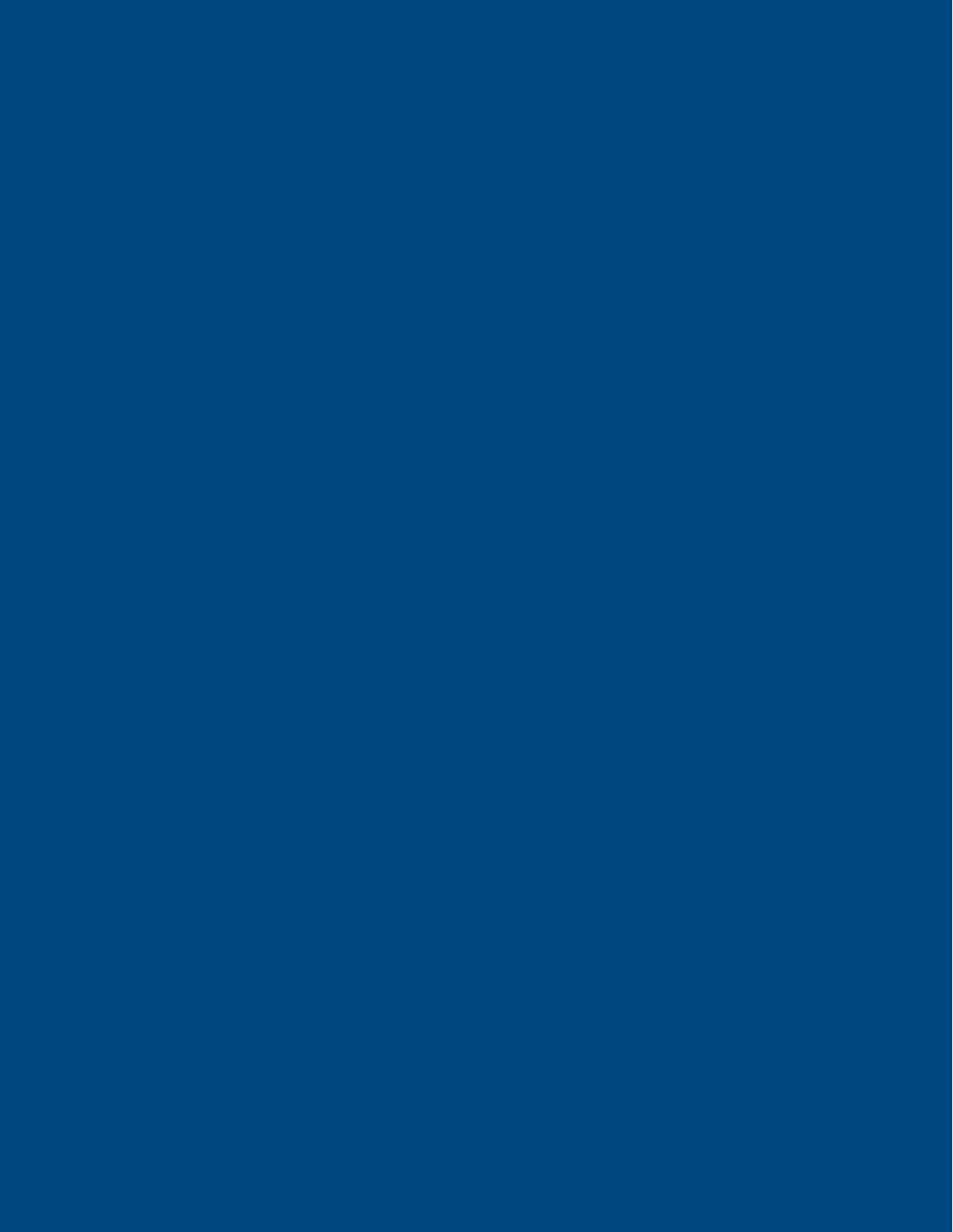

# **Contents**

The Radiation Oncology Team **4**

Advanced Technology **6**

Treatments **8**

Our Radiation Oncologists **13**

Directions **14**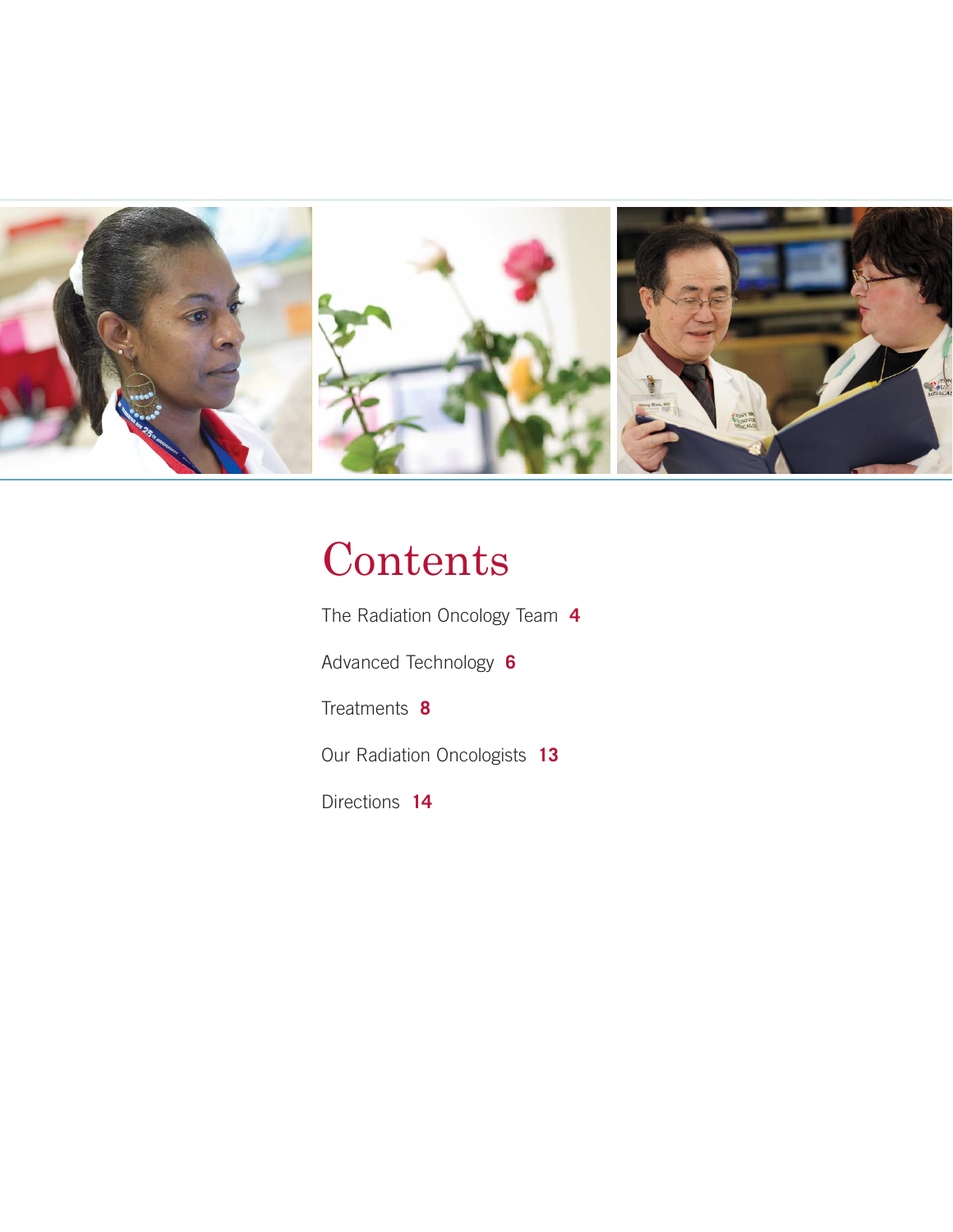### **The Radiation Oncology Team**

Radiation oncology plays a vital<br>role in Stony Brook University<br>Medical Center's commitment<br>to provide the highest cuelity energy role in Stony Brook University Medical Center's commitment to provide the highest quality cancer care to residents of Suffolk County, and beyond. Our Radiation Oncology Team uses the most advanced technology and academic medical center, we are compractice of radiation oncology and developing novel treatment approaches fewest side effects. Stony Brook's focus rative approach to assessing needs and

The Department of Radiation Oncology is accredited by the American College of Radiation Oncology (ACRO) Practice its high standards, and in many aspects exceeds those standards.



*Therapists view images during a treatment session.* 

Stony Brook's Radiation Oncology Team provides expert, comprehensive, and compassionate care to patients with cancer. As a multidisciplinary team, oncology specialists work with one another to develop individualized treatment plans for each patient. We ensure that referring physicians and other oncologists involved in the patient's care are kept fully apprised of those plans and the patient's progress during and after radiation therapy.

#### **The Radiation Oncology Team**

The team is led by five board-certified radiation oncologists, each with extensive training and averaging over 20 years experience. Other members of the team include:

- Medical physicists
- Medical dosimetrists
- Radiation therapists
- Specially trained nurses
- Support staff, including social workers, physical therapists, nutritionists, and others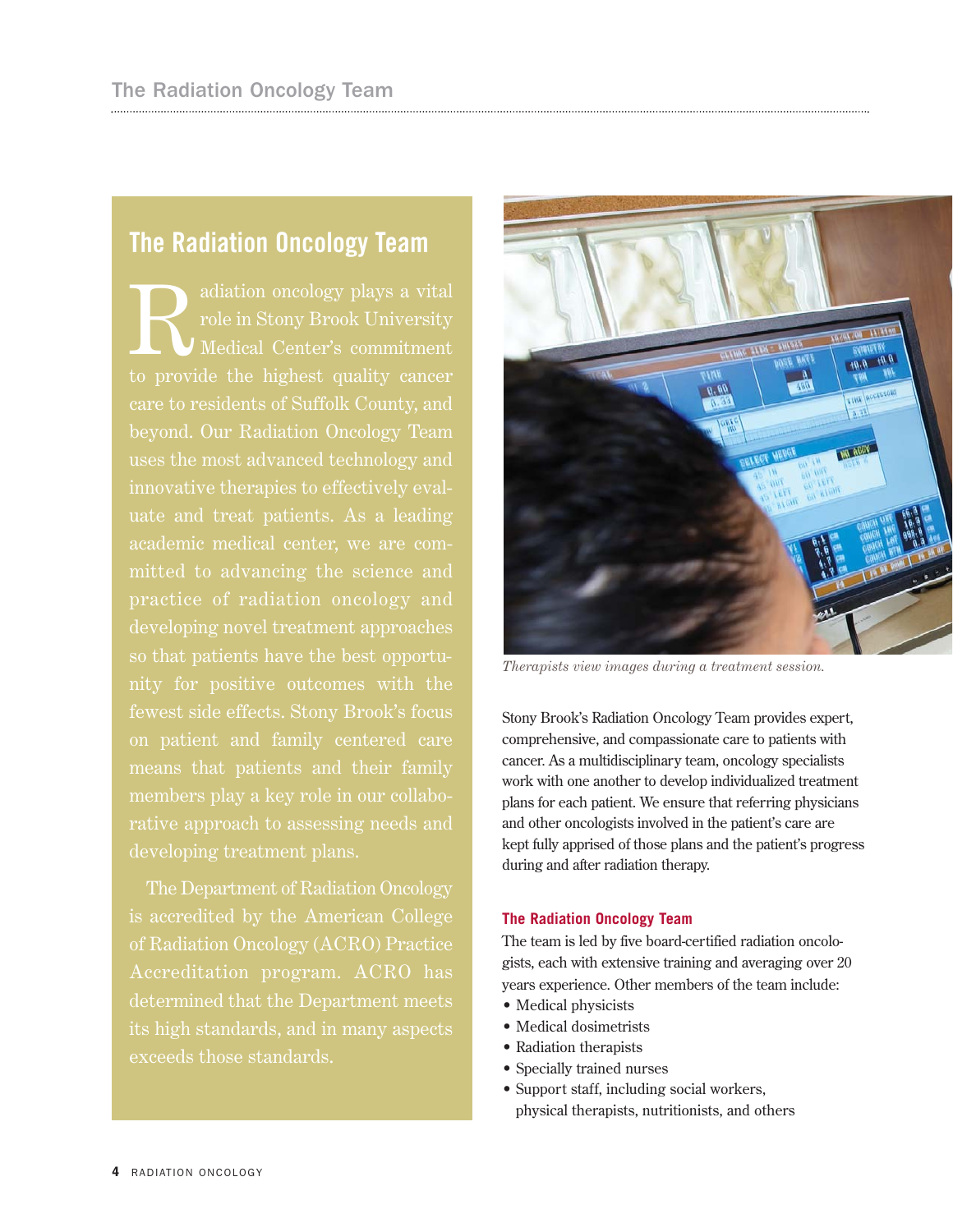

#### **The entire team works collaboratively, providing coordinated and streamlined care that includes:**

- Complete clinical evaluation and staging
- Personalized radiation therapy tailored to specific needs
- Ongoing evaluation and assessment to determine how well treatment is working and how the patient is responding
- Comprehensive follow-up care and support.

Our integrated and coordinated care means that the Radiation Oncology Team can evaluate patients, perform treatment planning, and begin delivering treatment in a single visit, providing that all necessary diagnostic imaging is complete.



*Patient and her husband at a follow-up visit.*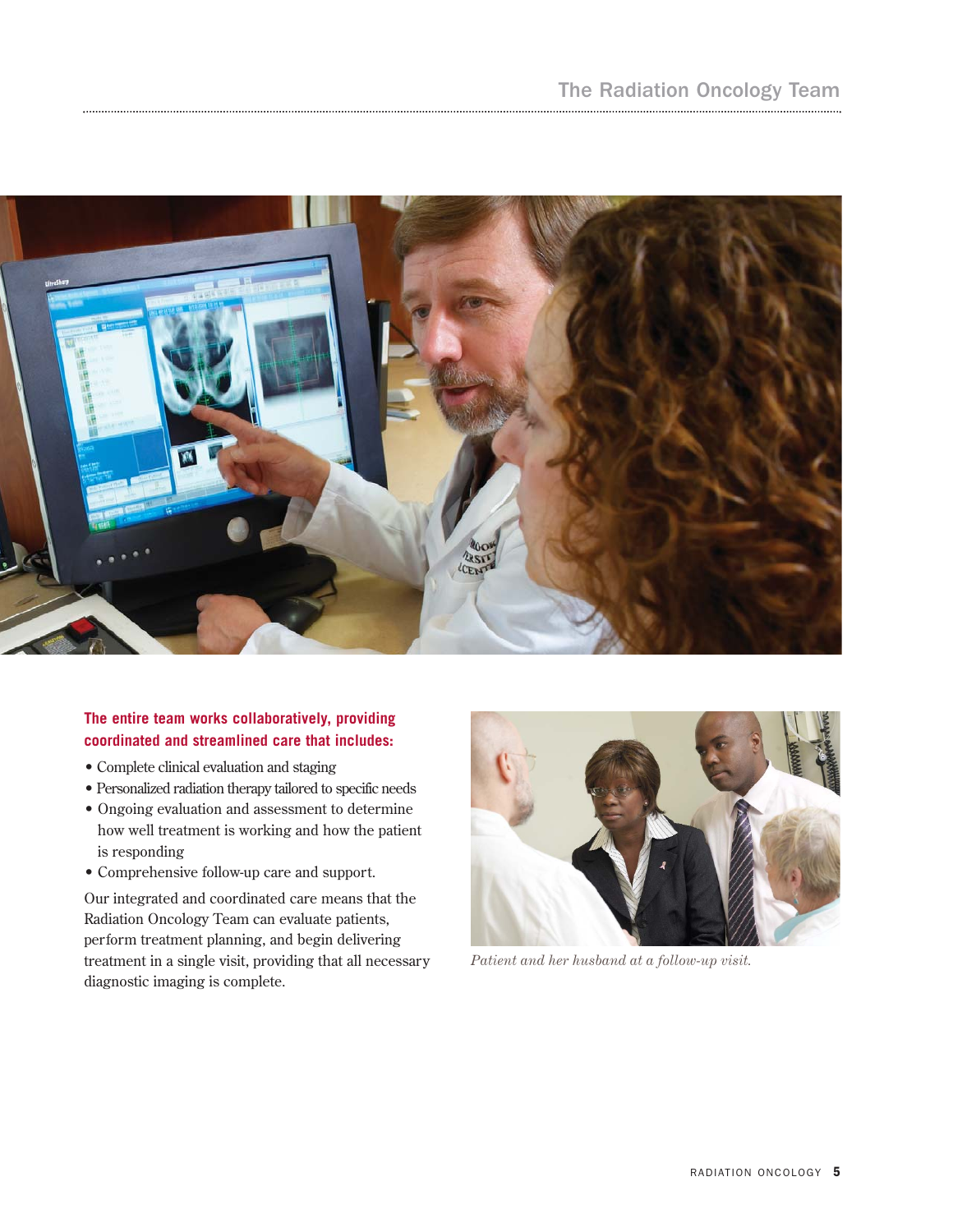# **Advanced Technology for Optimal Planning, Management, and Delivery of Treatment**

Our primary goal is to deliver<br>treatment safely and effective-<br>ly, and in ways that enhance treatment safely and effectively, and in ways that enhance and benefit the overall experience for our patients. Stony Brook has invested in the most up-to-date technology, equipment, and systems. We use the most advanced treatment planning and information management software, in addition to leading-edge technologies to provide an integrated network for fast, efficient treatment that minimizes time spent waiting.

### Planning and Management Systems

#### **Varian ARIA® Oncology Information System**

ARIA is a comprehensive software system that provides an electronic patient medical record, including images, that remains current throughout the course of treatment and allows for up-to-date access to essential patient information. ARIA allows clinicians to confidently arrange a broad range of technologies such as Image-Guided Radiation Therapy (IGRT), Intensity Modulated Radiation Therapy (IMRT), Stereotactic Radiosurgery (SRS), Stereotactic Radiotherapy, Stereotactic Body Radiation Therapy (SBRT), and Respiratory-Gated Radiation Therapy. In addition to standardized patient reports, reports can be customized to fit the needs of referring physicians and can be furnished to referring physicians whenever needed via fax, e-mail, or regular mail.



*Specially trained nurses help provide expert care with understanding and compassion.* 

#### **EclipseTM Treatment Planning System**

Varian Eclipse provides software tools for integrating powerful imaging capabilities into treatment planning and delivery. By combining images from PET, CT, and MRI systems, the Radiation Oncology Team can develop conformal treatment plans that target tumors while minimizing the exposure of surrounding tissues and organs. Eclipse is used to plan external beam irradiation with photon and electron beams, as well as for internal irradiation (brachytherapy) treatments.

#### **Picture Archiving Communication System (PACS)**

PACS facilitates the processing, viewing, and archiving of digital radiological images and related information. Our physicists and radiation oncologists use images from the system for evaluation, treatment planning, and follow up. PACS also allows for rapid access to crucial diagnostic information, decreasing the time from examination to treatment; simultaneous access to information for practitioners at different locations; easy sharing of images among radiologists and other physicians; and the elimination of film images (hard copies) and the handling, archiving, and storage associated with film images. However, hard copies will be produced when necessary.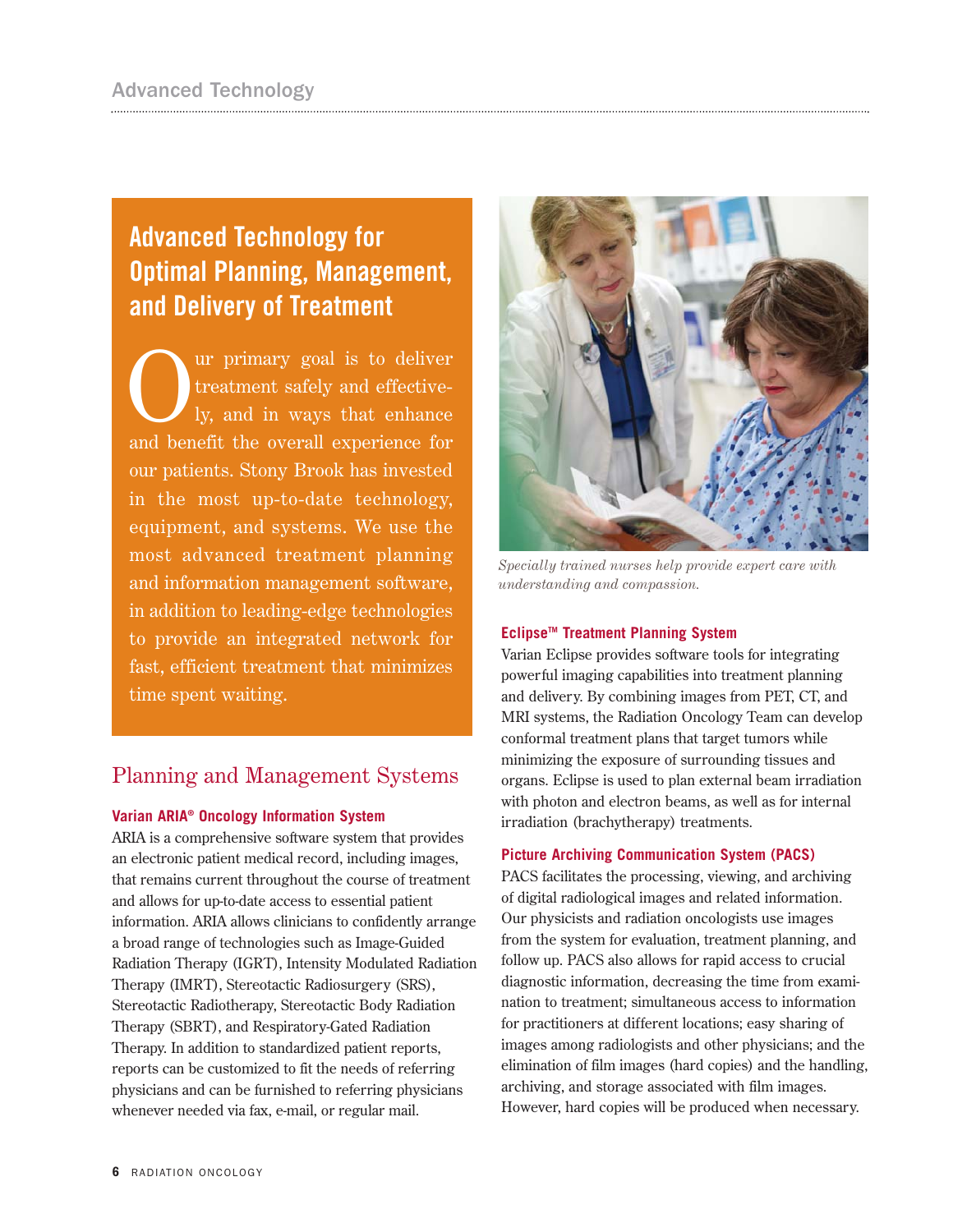### Sophisticated Patient Positioning Systems

#### **BrainLAB-based ExacTrac® System**

The ExacTrac is an automated patient positioning system for IGRT and SBRT. It provides x-ray position verification in seconds, enabling precise and reproducible setup to treat patients. This cutting-edge technology assists in making patients as comfortable as possible and helps us to provide accurate, uninterrupted daily treatment that is crucial to patient outcomes.

#### **Real-Time Position Management Respiratory Gating System**

Varian's Gating System and GE's Advantage 4D CT Software enable us to adapt to tumor motion due to breathing, and accurately track tumor position, a critical factor when maximizing radiation dose to the tumor and limiting normal tissue exposure. In the past, this task has been complicated in those regions of the body where respiration causes tumor motion, such as the organs of the chest and abdomen, including the lungs, stomach, pancreas, and liver.

The gating system tracks a patient's normal respiratory cycle with an infrared camera and chest and abdomen markers. It coordinates the delivery of radiation with a patient's movement so that radiation is delivered only when the tumor is in the treatment field. With the respiratory gating system, the patient receives better tumor control and less normal tissue complications.

#### **BodyFIX®**

BodyFIX is a positioning and immobilization system that addresses the body motion of a patient in imaging and highprecision therapies. While preserving the patient's comfort, this noninvasive system uses a dual vacuum technology to reduce both involuntary and voluntary patient movement, including breathing motion during simulation and treatment.

#### **GE LightSpeed 16-SLICE CT Simulator**

The CT Simulator provides the most reliable and practical means to determine target locations and normal tissue for treatment planning and spatial accuracy in dose delivery, in addition to providing reliable external and internal contours and electron density information.

Our primary goal is to deliver treatment safely, effectively, and in ways that enhance and benefit the overall patient experience.



*Each day, medical physicists and radiation therapists ensure accurate calibration of ExacTrac*® *equipment.*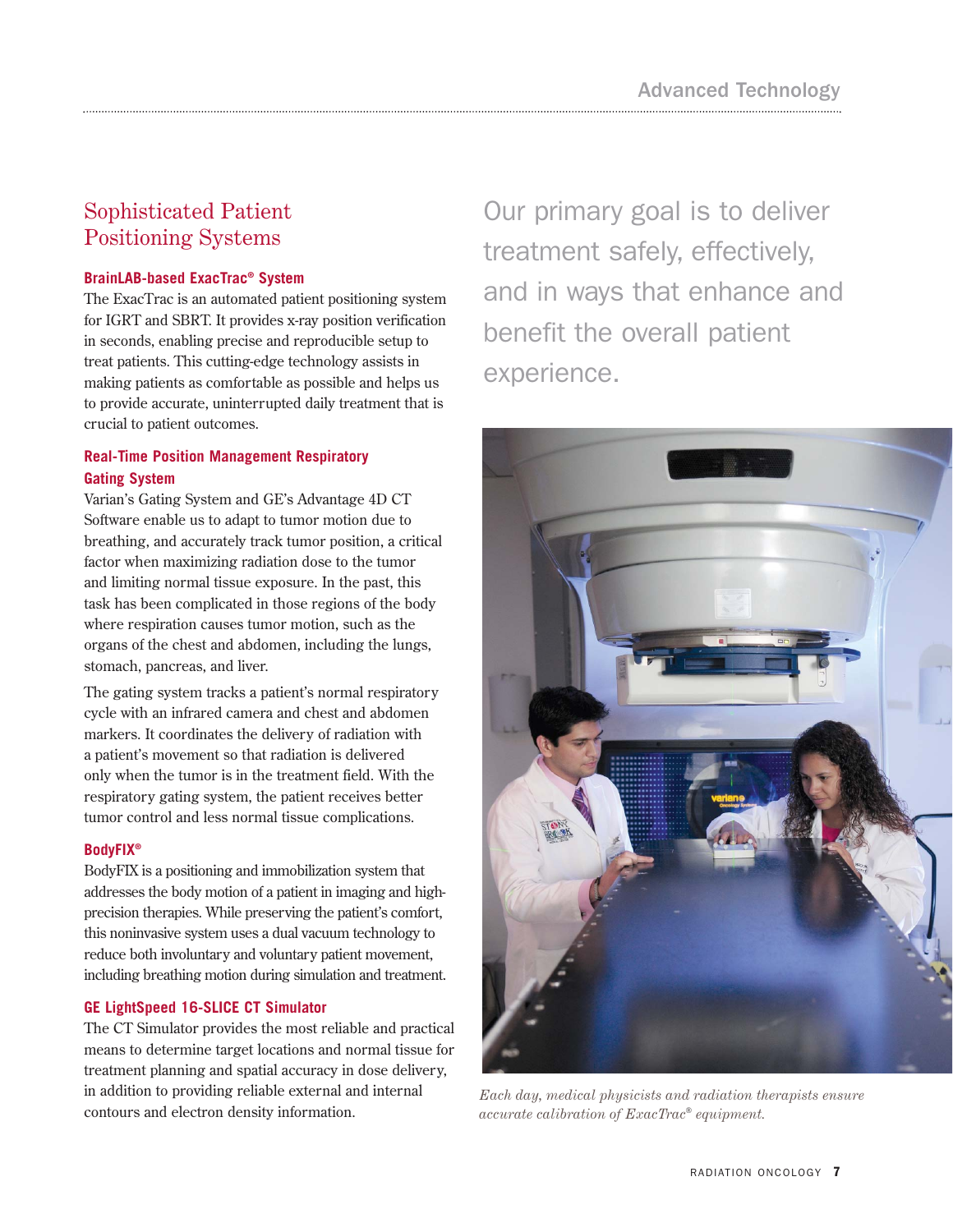## **Radiation Oncology Treatments**

Experienced radiation oncolo-<br>gists at Stony Brook University<br>Medical Center provide a wide gists at Stony Brook University Medical Center provide a wide range of radiation therapies to treat patients with cancer. The goal of radiation therapy is to deliver a high dose of radiation into the patient's body to sterilize cancer cells while at the same time sparing healthy tissue from damage. Several different radiation therapy techniques have been developed to accomplish this. Depending on the type of cancer to be treated, radiation therapy is administered either externally using clinical linear accelerators, or internally by brachytherapy implants for localized contact with the tumor. With the installation of sophisticated new technology, our Intensity Modulated Radiation Therapy (IMRT) and Stereotactic Radiosurgery (SRS) programs have been expanded, and we now offer Image-Guided Radiation Therapy (IGRT) and Stereotactic Body Radiation Therapy (SBRT) programs.



*Allen G. Meek, MD, Chair of the Department of Radiation Oncology.*

### External Radiation Therapies

External radiation therapy involves a beam of radiation directed through the skin to the tumor and the immediate surrounding areas to destroy the main tumor and any nearby cancer cells. We use our sophisticated treatment planning software to help ensure accuracy and spare normal tissue.

Stony Brook is equipped with the most advanced clinical linear accelerators, or "Linacs," available. The Varian 21EX, Varian SiL21IX, and Varian 6EX deliver a uniform dose of high-energy x-ray and electron beams to the region of the patient's tumor to destroy the cancer cells, while sparing the surrounding normal tissue.

#### **Conventional External Beam Radiotherapy with Photons and Electrons**

Therapy is typically given daily for a number of weeks to minimize side effects. Using advanced treatment planning software, the team charts the size and shape of the beam and how it is directed to the body, effectively treating the tumor while sparing normal tissue in proximity to the cancer cells.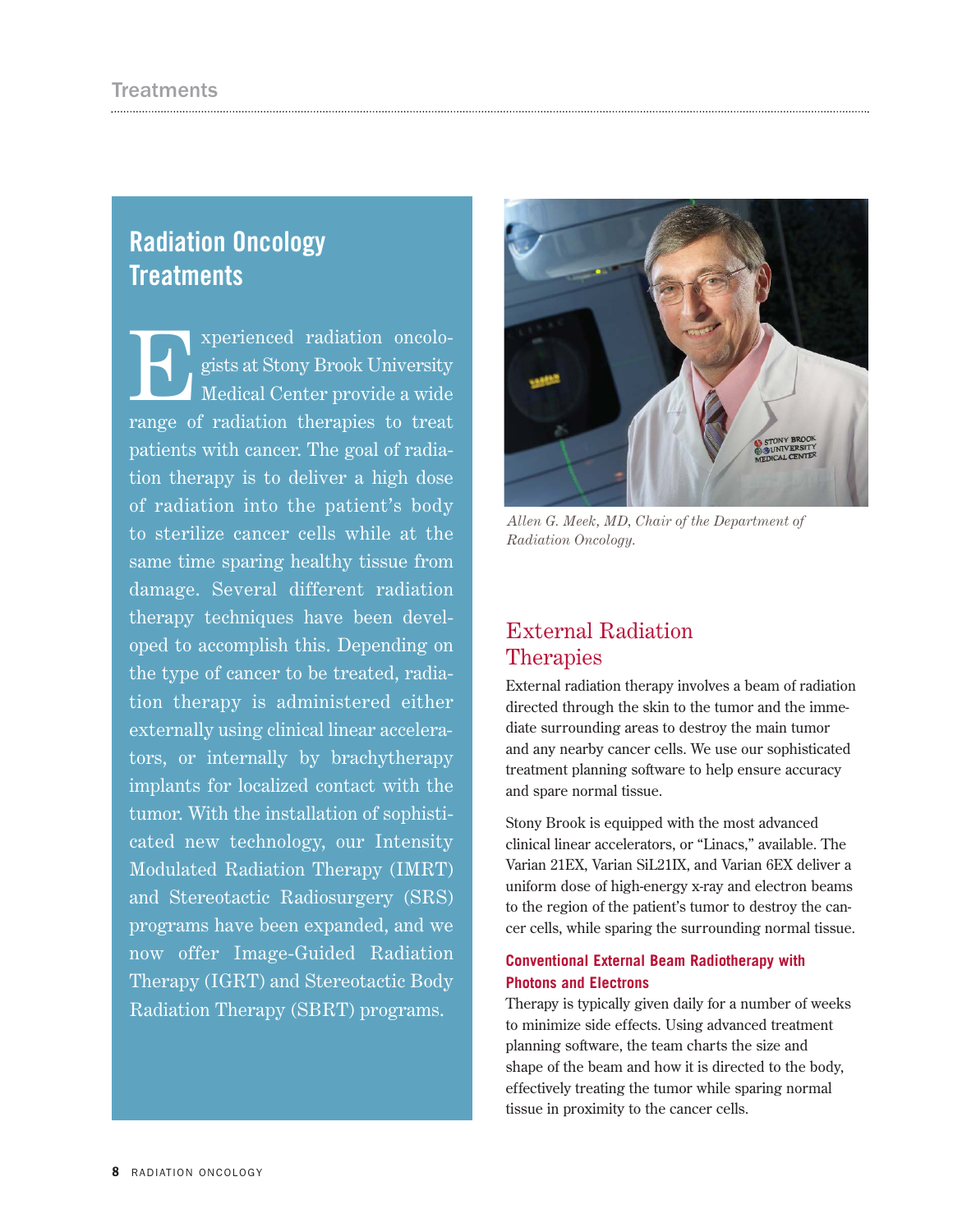#### **Three-Dimensional (3D) Conformal Radiation Therapy**

Local tumor control is an essential element in treatment planning for any patient with cancer. Without local control, a patient risks the formation of distant metastases and a reduced chance of survival. The location of a tumor and its proximity to radiosensitive structures dictate how well a conventional treatment method can deliver dose to a tumor. Often, because of the risk of damaging surrounding normal tissue, doses are not adequate to destroy the tumor.

Conformal radiotherapy allows physicians to target a tumor volume while sparing normal tissues. In contrast to standard radiotherapy planning using two dimensional (2D) x-ray images, conformal radiotherapy planning uses sophisticated computer technologies such as CT scans and MRI images to view tumors in three dimensions (3D)—width, height, and depth.

With superior tumor imaging, treatment plans can be created with greater precision. Our Radiation Oncology team prepares 3D conformal radiotherapy treatments using the state-of-the-art Eclipse® treatment planning system. Doctors, dosimetrists, and physicists work together to design radiation treatment beams that conform to the shape of a patient's tumor, thus decreasing radiation to normal tissues and increasing the probability of local tumor control.

#### **Intensity Modulated Radiation Therapy (IMRT)**

Intensity Modulated Radiation Therapy is a specialized three dimensional conformal radiation treatment plan, where thousands of tiny beams from multiple beam angles target a tumor. The radiation intensity of these beams is modulated, or controlled, using a system of movable leaves called a multi-leaf collimator. Using sophisticated dose calculation methods, each leaf can move independently for more accurate targeting of a tumor. The leaves conform to the shape of the tumor, blocking out unwanted radiation. This technique provides a way to escalate tumor doses while significantly sparing normal tissue. Less radiation to normal tissues translates into fewer complications for patients.

Stony Brook is equipped with RapidArc $T_M$  radiotherapy technology to deliver IMRT, which improves dose

Doctors, dosimetrists, and physicists work together to design radiation treatment beams that conform to the shape of a patient's tumor.



*Patient and family centered care is the cornerstone of treatment at Stony Brook. Above, a patient, accompanied by her husband, at the Radiation Oncology registration desk.*

conformity while significantly shortening treatment times. RapidArc delivers treatment two to eight times faster than other systems and increases precision, enabling physicians to enhance standard of care.

IMRT is ideal for stationary tumors situated near critical structures such as the spinal cord, heart, and eyes. Some typical treatment sites include the prostate, brain, and breast. As with other 3D conformal treatments, for IMRT our Radiation Oncology Team uses the advanced Eclipse treatment planning system.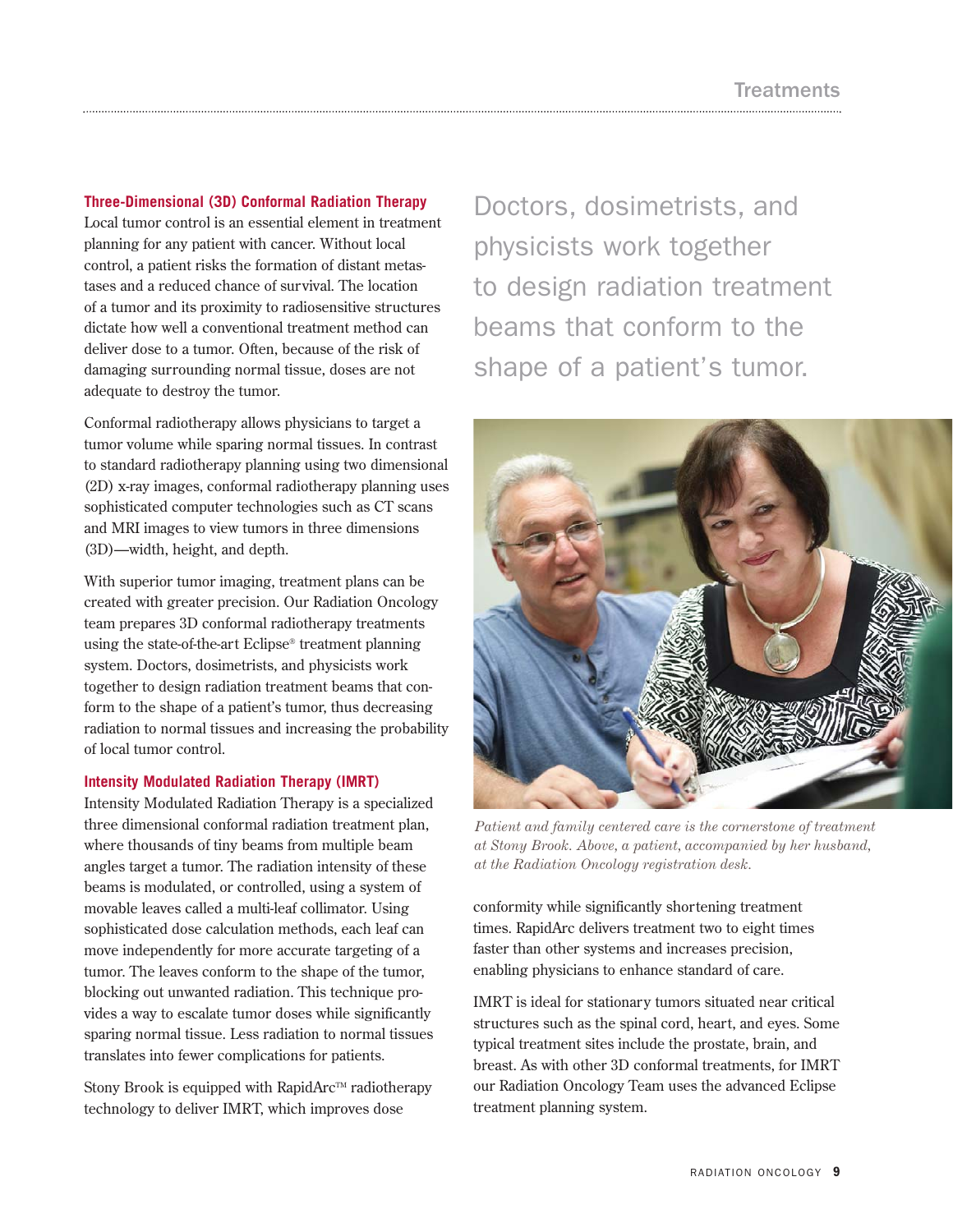#### **Image-Guided Radiation Therapy (IGRT)**

Our state-of-the-art ExacTrac® X-ray 6D System is an Image-Guided Radiation Therapy system that ensures daily setup consistency without prolonging treatment times. IGRT is a type of conformal radiation treatment guided by imaging techniques such as x-rays or CT scans taken within the treatment room just prior to treatment. Systems equipped with IGRT allow clinicians to detect tumor volumes on a daily basis and automatically reposition a patient if necessary. High-resolution stereoscopic x-rays are acquired within the treatment room and compared to images taken for treatment planning to guarantee accurate patient setup. Patients have infrared markers placed on their skin to monitor position from the beginning to the end of treatment, ensuring millimeter precision.

#### **Stereotactic Radiosurgery (SRS)/Stereotactic Radiotherapy (SRT)**

Stereotactic Radiosurgery was initially defined as a single-faction technique using stereotactic principles for targeting and treating intracranial lesions through the use of noncoplanar beams. The techniques on which radiosurgery is founded have been applied to fractionated treatments termed stereotactic radiotherapy. SRT is an advanced and modernized form of radiation therapy that uses high energy x-ray beams to shrink or control the growth of a tumor or abnormal cells by either killing the cells directly or by disrupting their ability to grow.

The type of radiation is the same for both conventional radiation therapy and SRT, however, SRT enables radiation oncologists to deliver high-dose radiation to a small focused area. Using SRT, radiation oncologists are better able to exclude the surrounding normal tissues or organs than with conventional radiotherapy. This specialized form of radiation treatment involves a team of specialists including neurosurgeons, radiation oncologists, radiologists, radiation physicists, radiation therapists, and nurses.

Although very similar therapies, SRS delivers a large dose of radiation on a single day, while SRT has a fractionated treatment schedule. With SRT, treatment will span multiple days. While the total dose with SRT may be larger than in SRS, in any single day, patients undergoing SRT receive a smaller radiation dose.

Cranial SRS or SRT is now the standard of care for benign and malignant brain tumors and numerous benign conditions including arteriovenous fistulas, trigeminal neuralgia, and other pain conditions, and movement disorders such as Parkinson's disease and epilepsy. More recently, SRS and SRT are also being used extracranially, namely for locations outside the brain.

#### **Stereotactic Body Radiation Therapy (SBRT)**

The BrainLAB-based ExacTrac®, an automated patient positioning system for IGRT, provides x-ray position verification in seconds, enabling precise patient setup. With this system, we are able to offer the specialized IGRT treatment called Stereotactic Body Radiation Therapy. Stony Brook is one of the few healthcare facilities on Long Island to offer SBRT.

Stereotactic Body Radiation Therapy is a technique that delivers high radiation doses to a tumor target anywhere in the body in a hypo-fractionated schedule, usually 2 to 5 fractions over a one- to two-week period, without increasing complications when compared to conventional radiotherapy. SBRT is an excellent alternate choice of treatment for patients with medically inoperable tumors, elderly patients who are high risk for surgery, or patients who refuse surgical treatment. There is a large volume of published data demonstrating dramatically higher rates of local control with SBRT when compared to conventional radiotherapy. SBRT can deliver optimal radiation dose to both new primary and metastatic cancer sites and to even previously irradiated sites safely to avoid damage to the critical structure, such as the spinal cord. It is well-suited therapy for inoperable primary and metastatic liver tumors, pancreatic tumors, and localized spinal tumors, as well as other selected tumors.

SBRT uses a linear accelerator delivery system for extracranial treatment. Patients with spinal tumors, either primary or metastasis, often have intractable pain and attendant neurological dysfunction. Using conventional irradiation to control spinal metastases can be limited by spinal cord tolerance. This limitation can also prevent re-irradiation at a previous treatment site by conventional techniques. SBRT can deliver the optimal radiation dose to both primary and metastatic cancer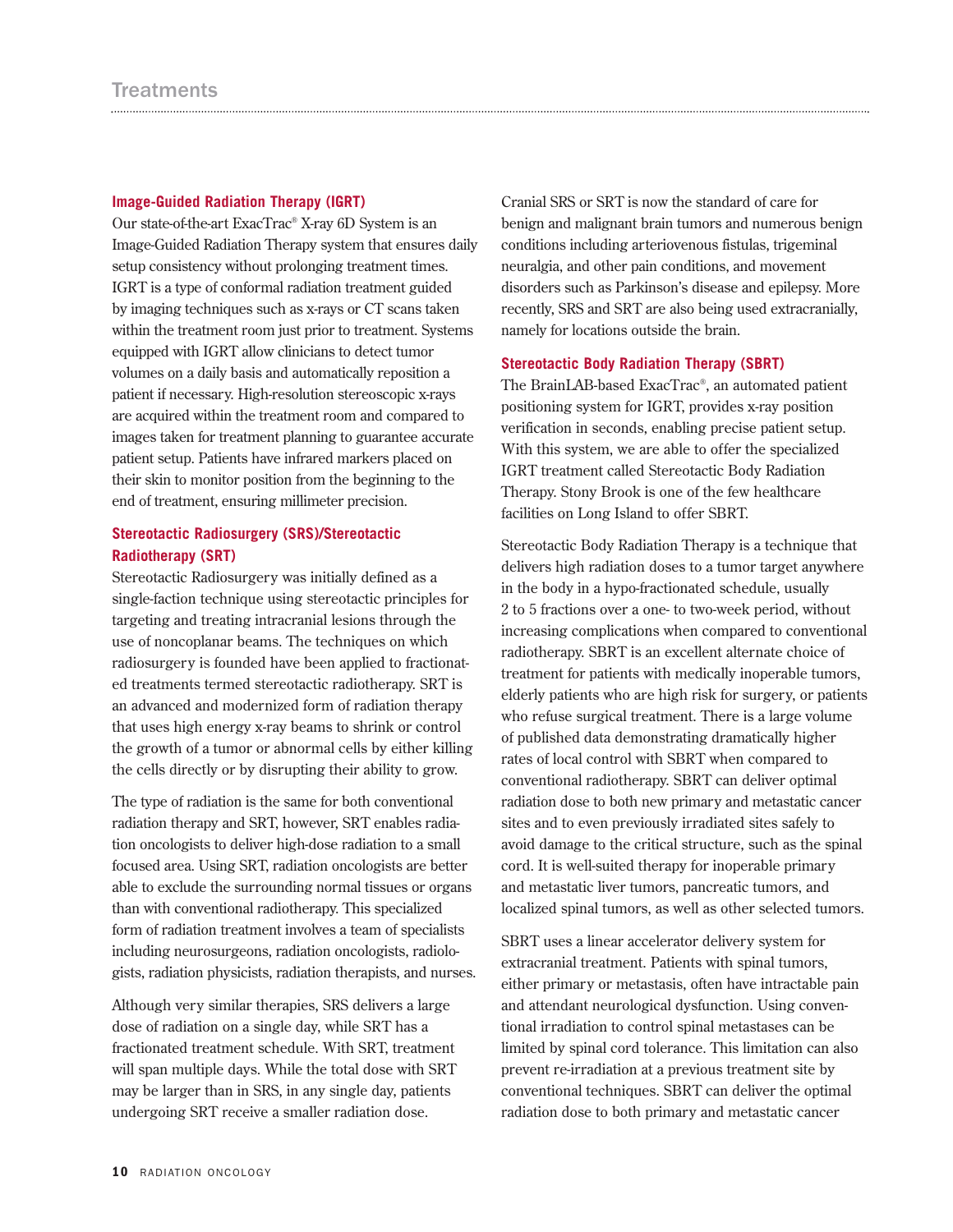sites and previously irradiated sites safely, avoiding damage to the spinal cord. SBRT is an appropriate treatment choice for patients who have mechanically stable spinal tumors without cord compression, as well as for patients with paravetebral tumors.

### Internal Radiation Delivery Systems

These methods have the same goal as our external radiation delivery systems—to bring highly targeted doses of radiation to tumors while sparing adjacent organs and surrounding tissues. With internal radiation delivery systems, minimally invasive procedures are performed. The benefits of this approach include greater accuracy and less damage to the skin, as well as direct contact with the tumor. Techniques include:

#### **Prostate Seed Implants (Brachytherapy)**

Prostate seed implants, also referred to as brachytherapy or internal radiation therapy, is a particularly suitable radiotherapy option for patients diagnosed with earlystage prostate cancer, where the disease is primarily localized within the prostate. Radioactive seed implants to treat prostate cancer is not new, and has long held promise for delivering a high dose of radiation to the prostate while simultaneously reducing the amount of radiation to adjacent organs such as the bladder and the rectum.

Radioactive seeds are inserted directly into the prostate, permitting an escalation of the dose to the "target" and minimizing radiation exposure to surrounding tissue. Usually performed as an outpatient procedure, prostate seed implants can be done alone or in conjunction with external beam therapy.

#### **Bronchial Brachytherapy**

Treatment of lung cancer in the vicinity of the bronchial tubes consists of placing a thin plastic tube, called a catheter, into the bronchial through the nasal cavity. Local anesthetic or a general sedative is usually required. The catheter is attached to the high-dose rate remote afterloader. The radioactive source will traverse through the catheter and stop at the treatment site for a length of time necessary to administer the prescribed dose.



*Tae Park, MD, and Chief Medical Physicist Zhigang Xu, PhD, work together to develop a treatment plan.* 

#### **Mammosite Brachytherapy**

Treatment is administered to the tissue surrounding a tumor after a lumpectomy has occurred. At the time of surgery, an inflatable balloon is inserted with a catheter. The balloon fills the region that the tumor occupied. A treatment schedule often consists of two treatments a day over a span of five days. During this time, high doses of radiation are given to a very specific region while not threatening healthy tissue.

#### **Tandem and Ovoid Brachytherapy**

Tandem and ovoid brachytherapy, used to treat cancer of the cervix, is done less frequently as a high-dose rate treatment. It consists of the tandem, a small metal tube that is placed inside the patient's uterus, and an ovoid, which is a similar metal tube with a circular shape used for treatment of the cervix. During treatment, the radioactive source passes through both the tandem and the ovoid at different times to ensure that the entire region is properly treated.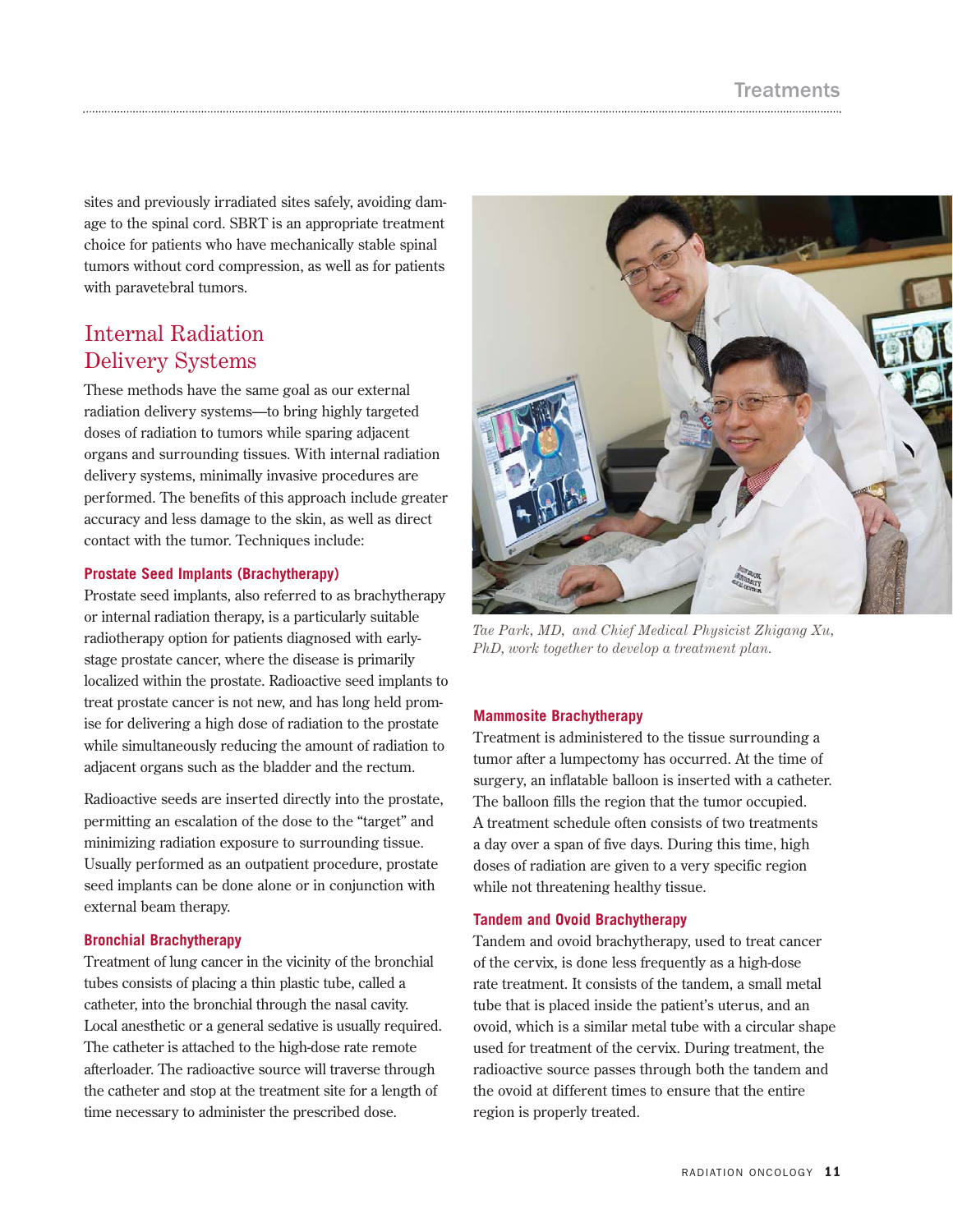#### **Vaginal Cylinder Brachytherapy**

Vaginal cylinder brachytherapy treatments are most commonly performed on patients who have had a hysterectomy. In this scenario the applicator has a central metallic tube in which the radioactive source will travel. The cylinder is inserted into the vagina and will remain there for the duration of the treatment. Typically, the total preparation and treatment time for the first day is a few hours, while the remaining days the process takes about one hour.

#### **Total Body Irradiation (TBI)**

Total body irradiation with megavoltage photon beam is most commonly used as part of the conditioning regime for bone marrow transplantation used in the treatment of a variety of diseases such as leukemia, aplastic anemia, lymphoma, multiple myeloma, autoimmune diseases, inborn errors of metabolism, and other illnesses. The role of TBI is to destroy the recipient's bone marrow and tumor cells, and to immunosuppress the patient sufficiently to avoid rejection of the donor bone marrow transplant. In most cases, the patient will undergo a chemotherapy conditioning program before the TBI and bone marrow transplant. Although chemotherapy alone can be used as a conditioning regimen, addition of TBI is considered beneficial for certain diseases and clinical conditions.

At Stony Brook, TBI is delivered using a 21EX linear accelerator through anterior and posterior fields in a standing upright position at the TBI distance. A special treatment room is available for large-field irradiation. The principle of the technique is that standing TBI allows shielding of certain critical organs from photons and boosting of superficial tissues in the shadow of the blocks with electrons. For example, dose to the lung tissue can be reduced using lung blocks and the chest wall under the blocks can be boosted with electrons of appropriate energy.

#### **Oral and Intravenous Radionuclide Therapy**

Radionuclide therapy uses unsealed radioactive sources for the selective delivery of radiation to tumors or target organs. For benign disorders such as thyrotoxicosis and arthritis, radionuclide therapy provides an alternative to

surgery or medical treatment. In cancer treatment, it often combines the advantage of target selectivity (like brachytherapy or external beam radiotherapy) with systemic treatment, such as chemotherapy. It may be used as part of a therapeutic strategy with curative intent or for disease control and palliation.

#### **Radio-Immunoglobin Therapy (RIT)**

The first radioimmunotherapy agent, Zevalin® (ibritumomab tiuxetan), has been approved for the treatment of patients with relapsed or refractory low-grade, follicular, or transformed B-cell non-Hodgkin's lymphoma, including patients with rituximab-refractory follicular non-Hodgkin's lymphoma.

This cutting-edge therapy attaches a radioactive molecule onto an antibody that will attack a tumor specifically, in contrast to other types of radiation treatments where the physician must manually target the tumor. Generally injected, the antibody/radiation complex travels through the blood stream and attaches itself directly to the tumor in question. Radioimmunotherapy is a new and promising modality in cancer treatment that combines the targeting mechanism of monoclonal antibodies with the cytotoxicity of localized radiation.

#### **Amifostine (Ethyol®) Radioprotection**

We offer amifostine (Ethyol) radioprotection to some patients to help prevent or lessen mucositis, xerostomia, and esophagitis reactions from radiation treatments to the head and neck area, lung, esophageal, and rectal areas.

For more information about the Department of Radiation Oncology, or to make an appointment, please call us at (631) 444-2200 or visit www.StonyBrookMedicalCenter.org/radiationoncology.

We are located on the 2nd Floor of Stony Brook University Medical Center. For the convenience of patients receiving radiation oncology treatment, we offer free valet parking and a separate entrance close to the treatment area. See page 14 for directions.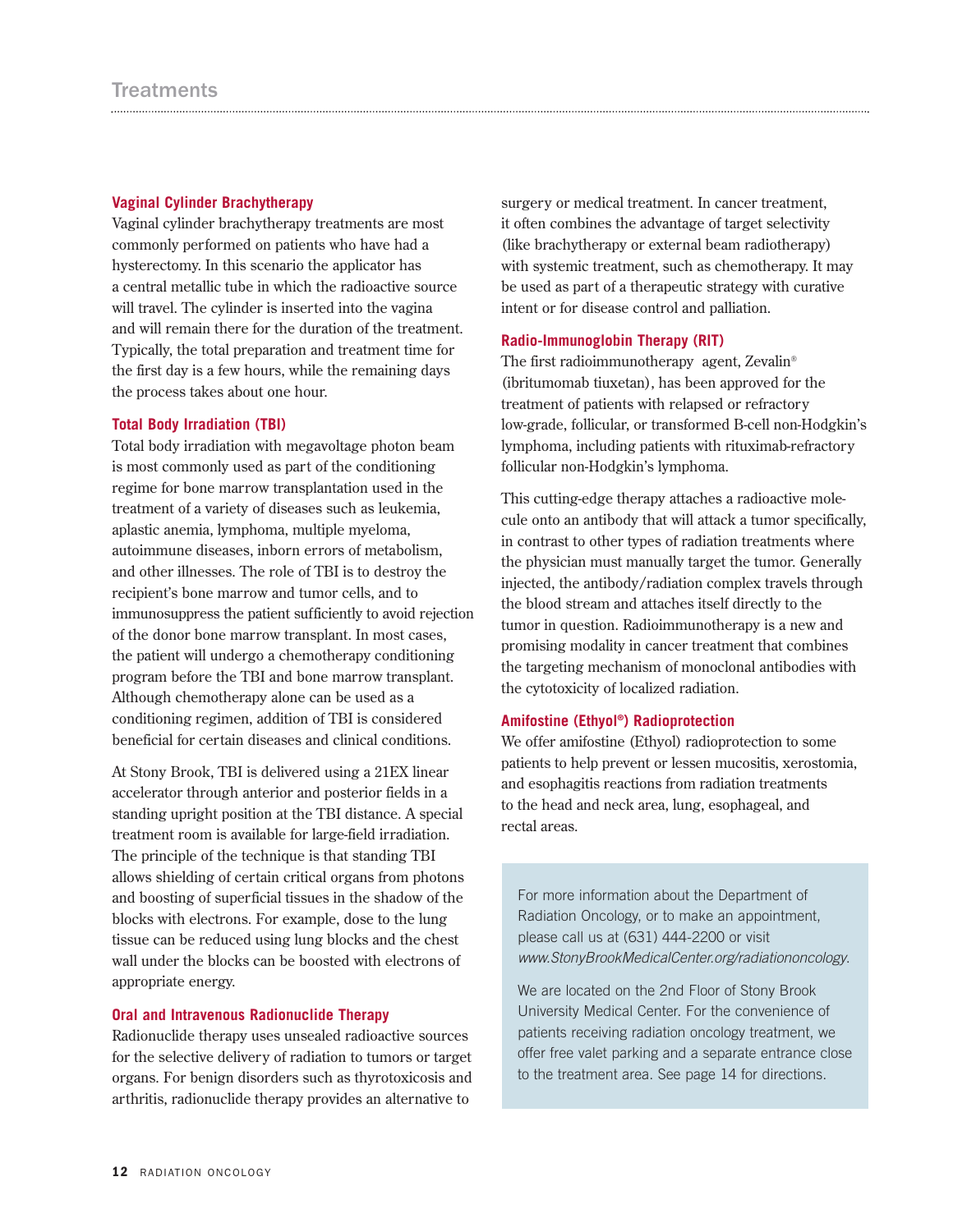# Our Radiation Oncologists



#### Allen G. Meek, MD

Chair and Clinical Director, Radiation **Oncology** 

Board Certifications: Radiation Oncology and Internal Medicine

Clinical Practice Began: 1974

Language (other than English): French

Best Doctors Lists: Top Doctors: New York Metro Area, BestDoctors.com

Medical School: Johns Hopkins University

Residency: Johns Hopkins Hospital, Internal Medicine and Radiation Oncology

Fellowship: Johns Hopkins Hospital, Medical Oncology

Clinical Trials: ECOG



Bong Soon Kim, MD

Board Certification: Radiation Oncology

Clinical Practice Began: 1964

Language (other than English): Korean

Medical School: Chunnam University

Residency: SUNY Downstate, Radiation Oncology

Fellowship: Tufts Medical Center, Radiation Oncology



#### Tae L. Park, MD

Board Certification: Radiation Oncology

Clinical Practice Began: 1976

Language (other than English): Korean

Best Doctors Lists: Top Doctors: New York Metro Area

Medical School: Kyungpook National University

Residency: SUNY Downstate, Radiation Oncology

Fellowship: University of Texas M.D. Anderson Hospital and Tumor Institute, Radiation Oncology



#### Edward Valentine, MD

Board Certification: Radiation Oncology

Clinical Practice Began: 1978

Language (other than English): French

Medical School: New York Medical College

Residency: Memorial Sloan-Kettering Cancer Center, Radiation **Oncology** 

Fellowship: Memorial Sloan-Kettering Cancer Center, Radiation **Oncology** 



#### Tamara Weiss, MD

Board Certification: Radiation Oncology

Clinical Practice Began: 1987

Language (other than English): Hebrew

Medical School: Medical College of Pennsylvania

Residency: Cooper Hospital University Medical Center, Radiation Oncology

Clinical Trials: GOG, COG, ECOG

At Stony Brook University Medical Center, experienced radiation oncologists work with other members of the Radiation Oncology team to treat patients with cancer. The team uses a wide range of radiation therapies and advanced techniques—all with the goal of killing cancer cells and sparing healthy tissue from damage.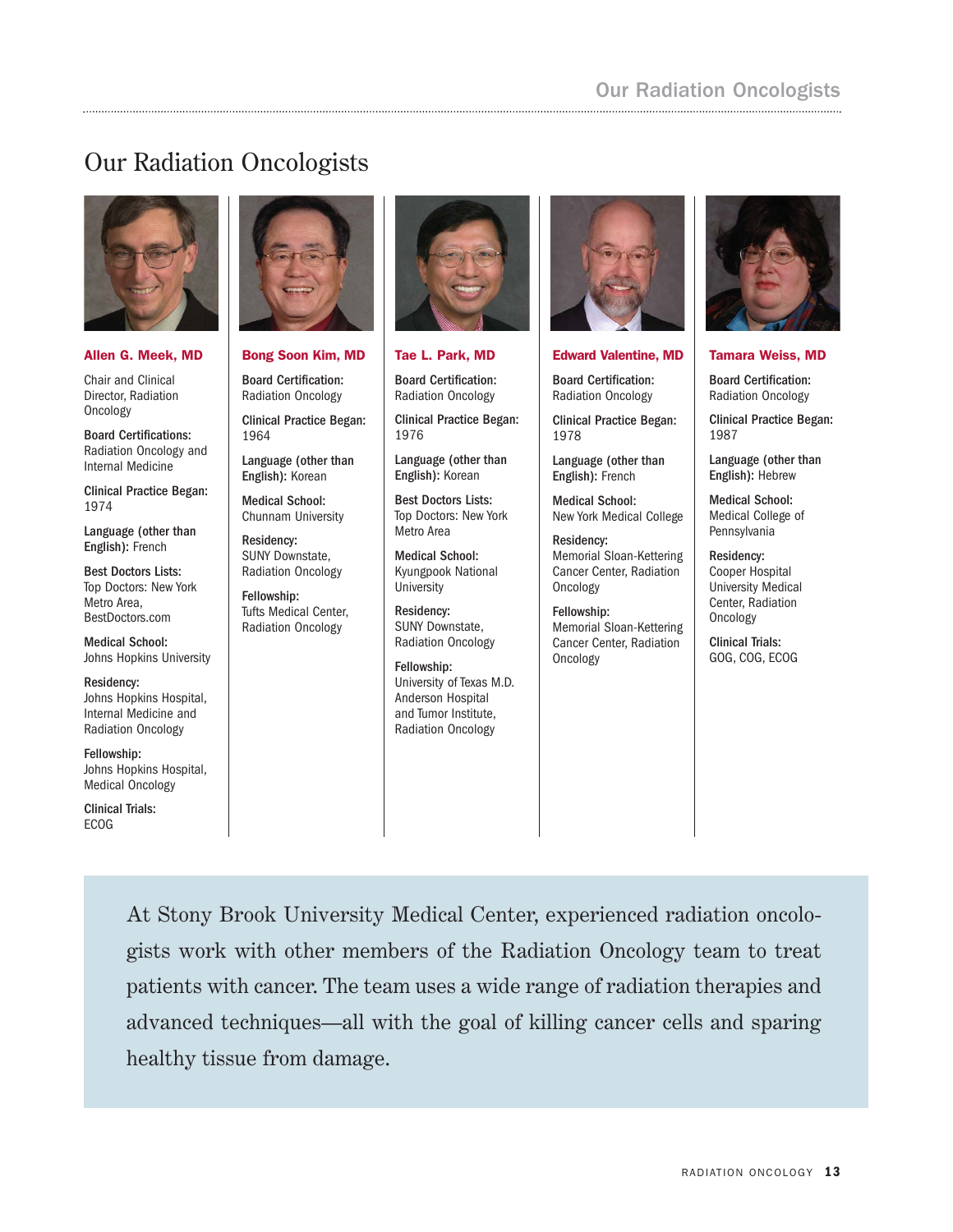# **Directions to Stony Brook University Medical Center Radiation Oncology Entrance**

#### From the Long Island Expressway (I-495)

- Take the Long Island Expressway to Exit 62 North, Nicolls Road (CR 97).
- Travel approximately 8 miles, crossing Route 347 (Nesconset Highway).
- At the third traffic light, turn right at the sign for "Stony Brook South Entrance, East Campus" (Health Sciences Drive).
- At the third light, turn left and left again into the parking lot following the signs for "Radiation Oncology." At the far end of the parking lot is the Patient Pickup/Radiation Oncology Hospital entrance and free valet parking.

#### From Technology Park

- Take Belle Mead Road, south to Route 347 (Nesconset Highway).
- At Route 347, turn right (west) and proceed to Nicolls Road (CR 97).
- At Nicolls Road turn right (north) and travel approximately two miles, following signs to the Hospital.
- Turn right at the sign for "Stony Brook South Entrance, East Campus" (Health Sciences Drive).
- At the third light, turn left and left again into the parking lot following the signs for "Radiation Oncology." At the far end of the parking lot is the Patient Pickup/Radiation Oncology Hospital entrance and free valet parking.

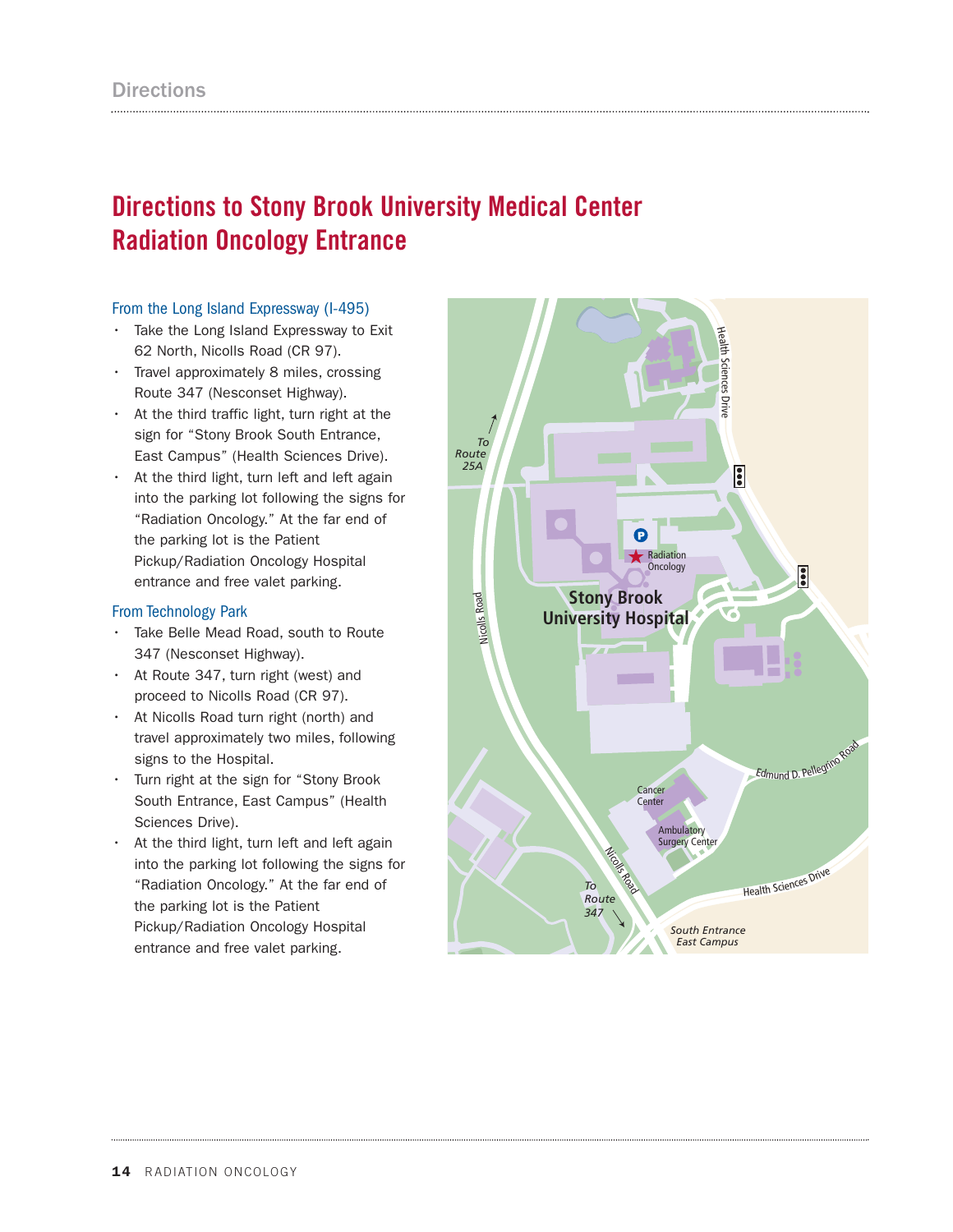Stony Brook University Medical Center improves the lives of our patients, families, and communities, educates skilled healthcare professionals, and conducts research that expands clinical knowledge.

Stony Brook serves as the region's only tertiary care center and Level 1 Trauma Center. It is home to the Stony Brook University Cancer Center, Heart Center, and the Center for Perinatal and Neonatal Intensive Care.

To learn more about Stony Brook University Medical Center and its many services, physician referrals, or appointment scheduling, call (631) 444-4000, or visit www.StonyBrookMedicalCenter.org.

Photographs by Juliana Thomas, Sam Levitan, and Media Services

Stony Brook University/SUNY is an affirmative action, equal opportunity educator and employer. This publication can be made available in an alternate format on request. Produced by the Office of Communications. 0712022H